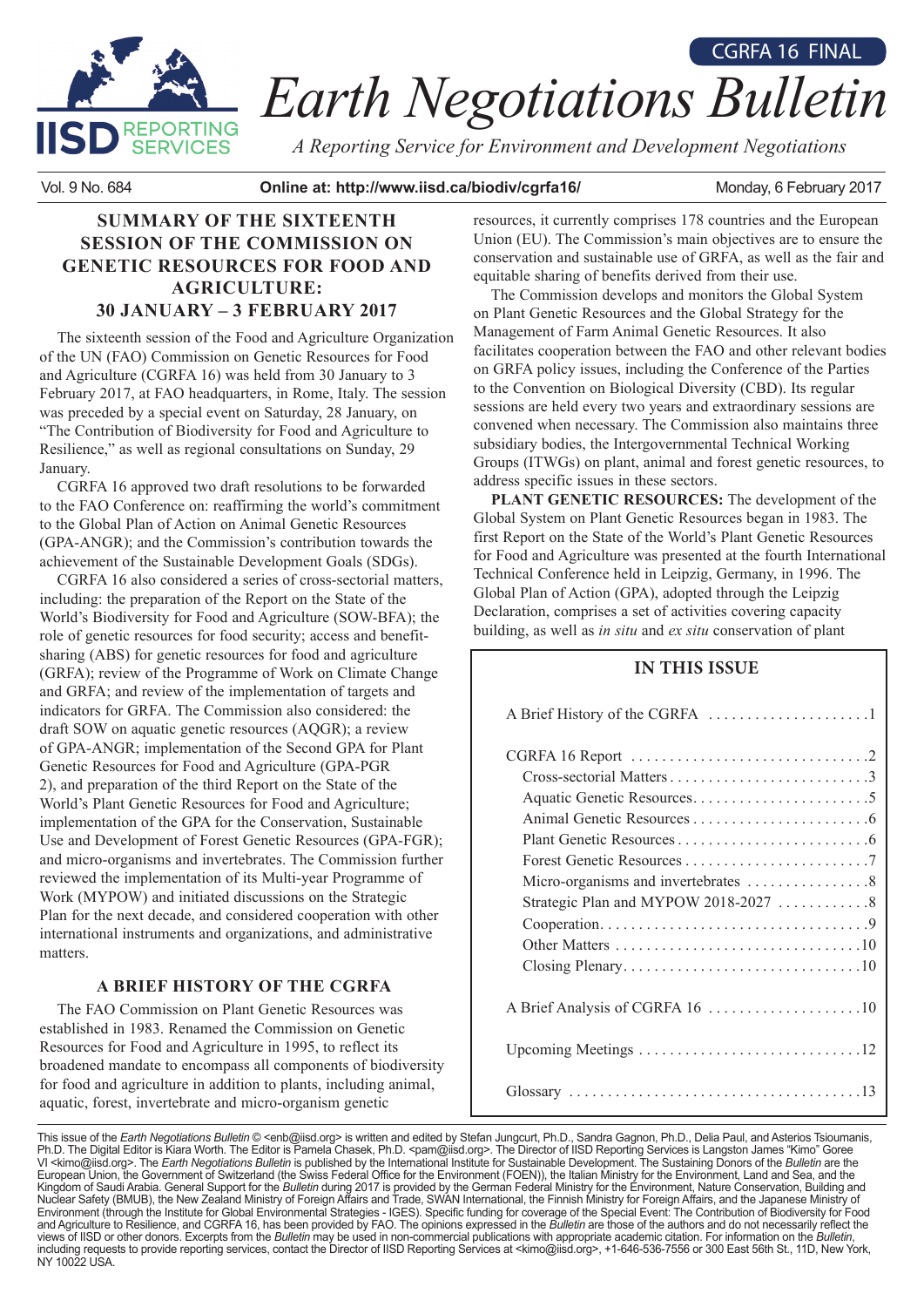<span id="page-1-0"></span>GRFA. The GPA for the conservation and sustainable utilization of plant GRFA also recognizes the crucial roles played by farmers, seed curators and breeders in managing these resources.

**ITPGR:** The International Treaty on Plant Genetic Resources for Food and Agriculture (ITPGR) entered into force on 29 June 2004. With 141 parties to date, the ITPGR is a legally binding instrument that targets the conservation and sustainable use of plant GRFA and equitable benefit-sharing for sustainable agriculture and food security. The ITPGR established a Multilateral System (MLS) of ABS, which facilitates access to a specified list of plant GRFA, balanced by benefit-sharing in the areas of information exchange, technology transfer, capacity building and commercial development. The list of crops contained in Annex I defines the scope of the MLS, and includes 35 crop genera and 29 forage species.

**ANIMAL GENETIC RESOURCES:** Initiated in 1993, the Global Strategy for the Management of Farm Animal Genetic Resources provides a technical and operational framework for assisting countries. It comprises: an intergovernmental mechanism for policy development; a country-based global infrastructure to help states plan and implement national strategies; a technical support programme aimed at the country level; and a reporting and evaluation system to guide the Strategy's implementation and facilitate collaboration. A communication and information tool, called the Domestic Animal Diversity Information System, assists in the Strategy's implementation. In 2007, the first International Technical Conference on Animal Genetic Resources presented the first State of the World's Animal Genetic Resources for Food and Agriculture report (SOW-ANGR) and adopted the GPA for ANGR and the Interlaken Declaration on ANGR.

**MYPOW AND STRATEGIC PLAN:** To enable the Commission to fulfill its full mandate in the medium and long term, the Commission, at its eleventh session held in Rome, Italy, in June 2007, adopted its MYPOW, a rolling 10-year work plan covering the totality of biodiversity for food and agriculture, including plant, animal, forest, aquatic, micro-organism and invertebrate genetic resources, and major outputs and milestones. The MYPOW also covers a range of cross-sectorial matters relevant to several or all components of biodiversity for food and agriculture. At its twelfth session in Rome, Italy, in 2009, the Commission adopted its Strategic Plan 2010-2017 identifying processes and cooperation needed to achieve the agreed outputs and milestones. The MYPOW and Strategic Plan outline a 10-year cycle, during which the Commission aims to: conduct a global assessment (SOW-Report); adopt or update a GPA; develop guidance for implementation for plant, animal, forest and aquatic GRFA, and micro-organisms and invertebrates; and publish a global assessment of the SOW-BFA after the completion of each cycle.

**CGRFA 12:** At its twelfth session, held in October 2009 in Rome, the Commission adopted the Strategic Plan 2010-2017 for implementation of the MYPOW, identifying processes and cooperation needed to achieve the agreed outputs and milestones. The Commission also adopted its new rules of procedure and a resolution on policies and arrangements for ABS for GRFA. It agreed to the funding strategy for the implementation of the GPA on ANGR; approved the outline of the state of the world report on FGR; and agreed to create an ITWG on FGR.

**CGRFA 13:** At its thirteenth session, held in July 2011 in Rome, the Commission adopted the second GPA for Plant GRFA, a major milestone in its MYPOW. CGRFA 13 also amended its MYPOW to lay out major outputs and milestones between 2013 and 2021; agreed on the need for a roadmap or work programme on climate change and GRFA; decided to establish an *Ad Hoc*

Technical Working Group on ABS for GRFA; and addressed cooperation with other processes including the ITPGR and the CBD.

**CGRFA 14:** At its fourteenth session, held April 2013 in Rome, the Commission adopted the GPA for FGR, the genebank standards for plant GRFA, the Programme of Work on Climate Change and GRFA, and the Strategic Plan 2014-2021 for the implementation of the MYPOW. The Commission also endorsed the draft guidelines on *in vivo* conservation of ANGR, and decided that the scope of the SOW-AQGR Report would include farmed aquatic species and their wild relatives in areas within national jurisdiction. The Commission also adopted a series of mostly procedural decisions that clarify the Commission's role with regard to the interconnected policy environment on ABS, climate change and AQGR will be to provide targeted input to policy-makers as well as to mainstream GRFA across relevant international processes.

**CGRFA 15:** At its fifteenth session, held in January 2015 in Rome, Italy, the Commission: adopted the second SOW-ANGR; welcomed the first set of Elements to Facilitate Domestic Implementation of ABS in the different Subsectors of GRFA, inviting CGRFA members to use the Elements and provide feedback on their use; endorsed the Voluntary Guidelines to Support the Integration of Genetic Diversity into National Adaptation Planning; and endorsed the Voluntary Guidelines for Mainstreaming Biodiversity into Policies, Programmes and National and Regional Plans of Action on Nutrition. The Commission also considered the role of biotechnology for the conservation and sustainable use of GRFA.

#### **CGRFA 16 REPORT**

On Monday morning, 30 January 2017, CGRFA 16 Chair Cho Chang Yeon (Republic of Korea) opened the meeting. FAO Deputy Director-General Daniel Gustafson highlighted, among other matters: the establishment of a new FAO department on Climate, Biodiversity, Land and Water; the completion of the CGRFA's first MYPOW cycle; and FAO's role regarding the 2030 Agenda for Sustainable Development and the SDGs. Stressing the role of genetic resources for adaptation, René Castro Salazar, Assistant Director-General, Climate, Biodiversity, Land and Water Department, FAO, said that while agriculture is often considered the "culprit" for contributing to climate change, it is also an important part of the solution.

Braulio Ferreira de Souza Dias, CBD Executive Secretary drew attention to, *inter alia*: mainstreaming biodiversity in different sectors; the voluntary guidelines to facilitate domestic implementation of ABS provisions; and ongoing work on pollinators, pollination and food production. Noting that biodiversity for food and agriculture is included in the SDGs, Irene Hoffmann, CGRFA Secretary, highlighted that some countries are prioritizing SDG Target 2.5 (GRFA conservation) in their national implementation plans.

Chair Cho Chang Yeon reported on the special event on "The Contribution of Biodiversity for Food and Agriculture to Resilience" held on Saturday, 28 January, which highlighted the link between biodiversity for food and agriculture, ecosystem services and resilience, and how they all contribute to strengthening emergency responses.

Delegates then adopted the meeting agenda (CGRFA-16/17/1 and 2 Rev.1). On Tuesday morning, delegates established an open-ended committee to review and revise, as appropriate, the draft strategic plan and MYPOW 2018-2027 (CGRFA-16/17/22), and to consider major outputs and milestones to be included.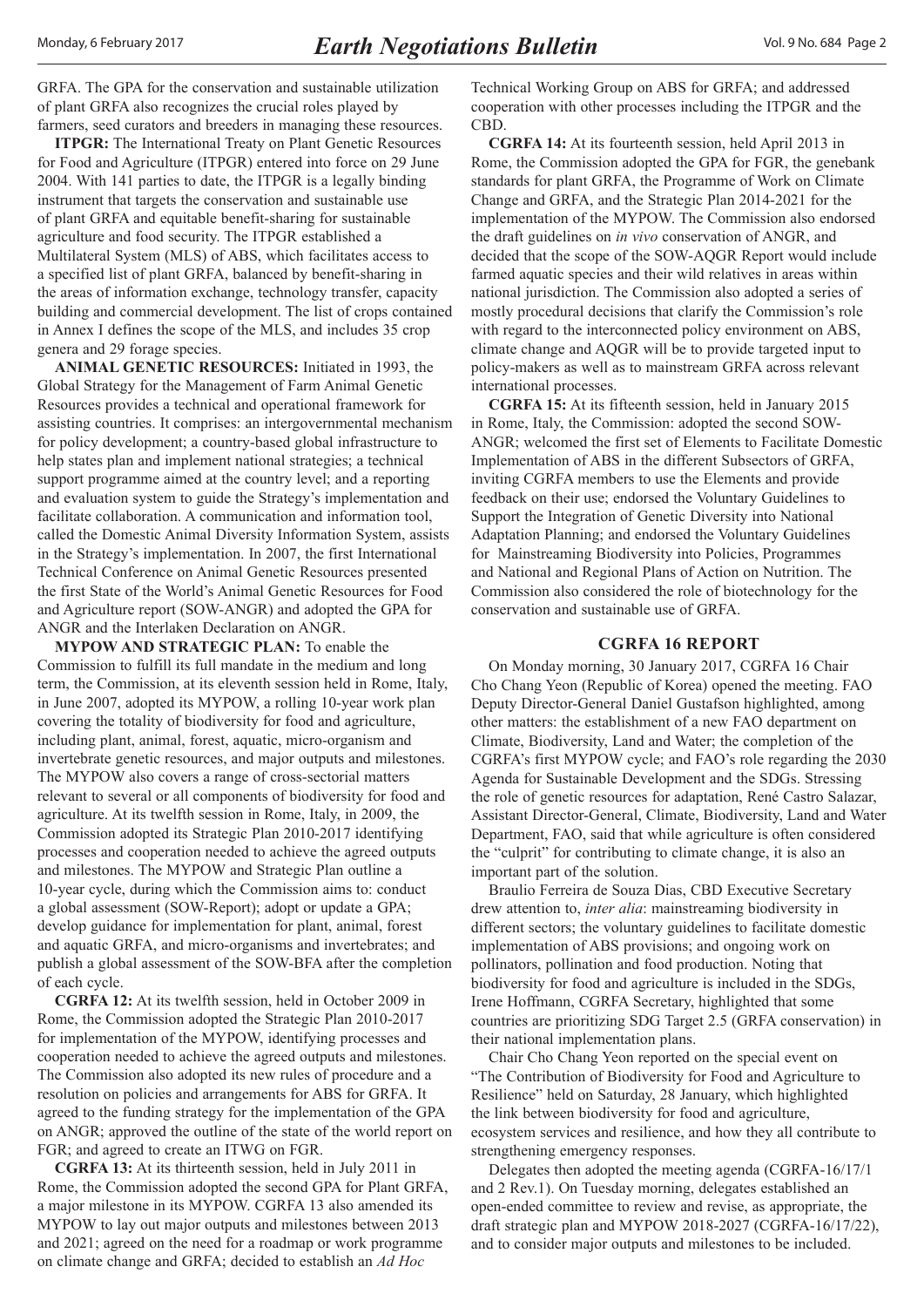<span id="page-2-0"></span>The following report summarizes discussions and outcomes under each agenda item, which were finalized on Friday in the context of the adoption of the report of the meeting.

## *CROSS-SECTORIAL MATTERS*

**THE STATE OF THE WORLD'S BIODIVERSITY FOR FOOD AND AGRICULTURE:** This item was discussed in plenary on Monday and in informal consultations from Tuesday to Thursday.

On Monday, delegates considered reports on preparation of the SOW-BFA (CGRFA-16/17/3), needs and possible actions (CGRFA-16/17/4), the SOW-BFA itself (CGRFA-16/17/Inf.9) and submissions (CGRFA-16/17/Inf.11.1-6). The Secretariat recalled relevant deadlines, including for submitting country reports by 31 March 2017 and commenting on a revised draft by February 2018. Many requested extending the timeline for submitting country reports, citing the small number of reports submitted to date, challenges in data collection, data gaps and variations among countries, and time needed to conduct extensive stakeholder consultations.

On needs and actions to be identified in the report, the African Regional Group (Africa) called for existing capacity development efforts to include projects with tangible, ground-level impact. The Asian Regional Group (Asia) suggested prioritizing the most urgent needs. The Near East Regional Group (Near East) highlighted incentives to develop crop varieties for climate change adaptation.

Argentina requested mentioning the need for multi-stakeholder, intersectoral and international cooperation.

Brazil recommended a balanced approach to considering the contributions and challenges of different production systems. Canada said that the proposed plan of action should not duplicate other work under the Commission. Sudan stressed collaboration and synergy to include biodiversity in concrete plans, and called for financial, capacity-building and technical support.

The International Planning Committee for Food Sovereignty (IPC) called for effective participation of indigenous peoples and local communities (IPLCs) in negotiating ABS arrangements and other frameworks. The International Federation of Organic Agriculture Movements (IFOAM) proposed taxes as disincentives for using pesticides that damage the environment. Bioversity International highlighted its programme on under-utilized crops.

On synergies, Mexico recommended that the Commission take decisions of other international agreements into account in its own decisions, the MYPOW and the Strategic Plan. The EU, with Switzerland: requested timely dissemination of related reports and studies; and encouraged further collaboration with the CBD. Canada and Switzerland proposed taking relevant SDGs into account. Norway, with the Near East, suggested the FAO Council adopt a resolution to increase awareness of the Commission's work and attract additional funds taking advantage of the international SDG momentum.

On Wednesday, Johanna Wider (Germany) reported on informal discussions on developing a schedule for finalizing the SOW-BFA Report and identifying further needs and possible actions. On Thursday, she noted agreement on: submitting country reports by 30 June 2017; making the revised SOW-BFA, thematic studies and regional synthesis reports available in March 2018; and completing the final SOW-BFA during the second half of 2018. On needs and possible actions, she said the group had agreed that: each region will nominate up to three focal points by 1 September 2017 to facilitate the collection of views; and the Secretariat will convene a meeting in June 2018. The European

Regional Group (Europe) recommended budgeting for translation of the report's summary in all UN languages, without relying on extra-budgetary funds.

On Friday, during the closing plenary, delegates discussed whether to include a paragraph in the decision on inviting countries to respond to the findings of their country reports through adequate policies, programmes and activities at national and regional levels, as appropriate. They finally agreed on language inviting countries to "consider" the findings of their country reports when adopting programme policies and activities at national and regional levels, as appropriate.

*Final Outcome:* In the report of the meeting (CGRFA-16/17/ DR), the Commission invites countries: that have not yet done so to submit their reports by the agreed date of 30 June 2017, preferably using the full guidelines; and to consider the findings of their country reports when adopting programme policies and activities at national and regional levels, as appropriate. The Commission further requests the Secretariat to: make available the revised draft report, the thematic studies and regional synthesis reports by 1 March 2018 and invite comments by 16 June 2018; and finalize the report in the second half of 2018, present it in relevant international meetings, and publish an in-brief version in all FAO languages.

On developing needs and possible actions as part of the report's conclusions, the Commission requests the Secretariat to: invite comments by 15 April 2018, and review and revise the needs and actions in the light of comments, suggestions and the findings of the revised draft report; and convene, subject to the availability of funds, a three-day meeting in June 2018 of the national focal points (NFPs), to be identified by the regions, to review and revise draft needs and possible actions and submit them for consideration by CGRFA 17.

**THE ROLE OF GENETIC RESOURCES FOR FOOD SECURITY:** On Monday, delegates considered options for raising awareness of the role of GRFA for food security (CGRFA-16/17/5).

Brazil suggested further integrating the work of the Commission into FAO's Strategic Framework and further promoting collaboration with FAO's technical committees, including the Committee on World Food Security (CFS). The EU, with Switzerland, supported integrating GRFA into national food security and nutrition policies, and preparing a background paper defining the contribution of GRFA to food security and the SDGs. Sudan called for support for science-based awareness raising.

Ecuador suggested reporting on the implementation of national policies on food sovereignty and security. Chile, the US, Argentina and Ghana preferred using the term "food security" and not "food sovereignty." Africa, opposed by the US, proposed adding "fair and equitable benefit-sharing" when referring to the conservation and sustainable use of GRFA. Delegates agreed to put the text in brackets. The US, supported by Canada, stated that awareness raising needs to remain under FAO's mandate.

Togo noted the participation of breeders and farmers. Bhutan and Kenya recommended education programmes in schools and communities.

Supported by Norway and Brazil, Oxfam Novib recommended close collaboration between governments, communities, breeding institutions and seed banks while testing disaster preparedness measures and providing emergency relief. IPC called for considering the specific contribution of GRFA in the context of the work of the CFS, noting implications for intellectual property rights and farmers' rights.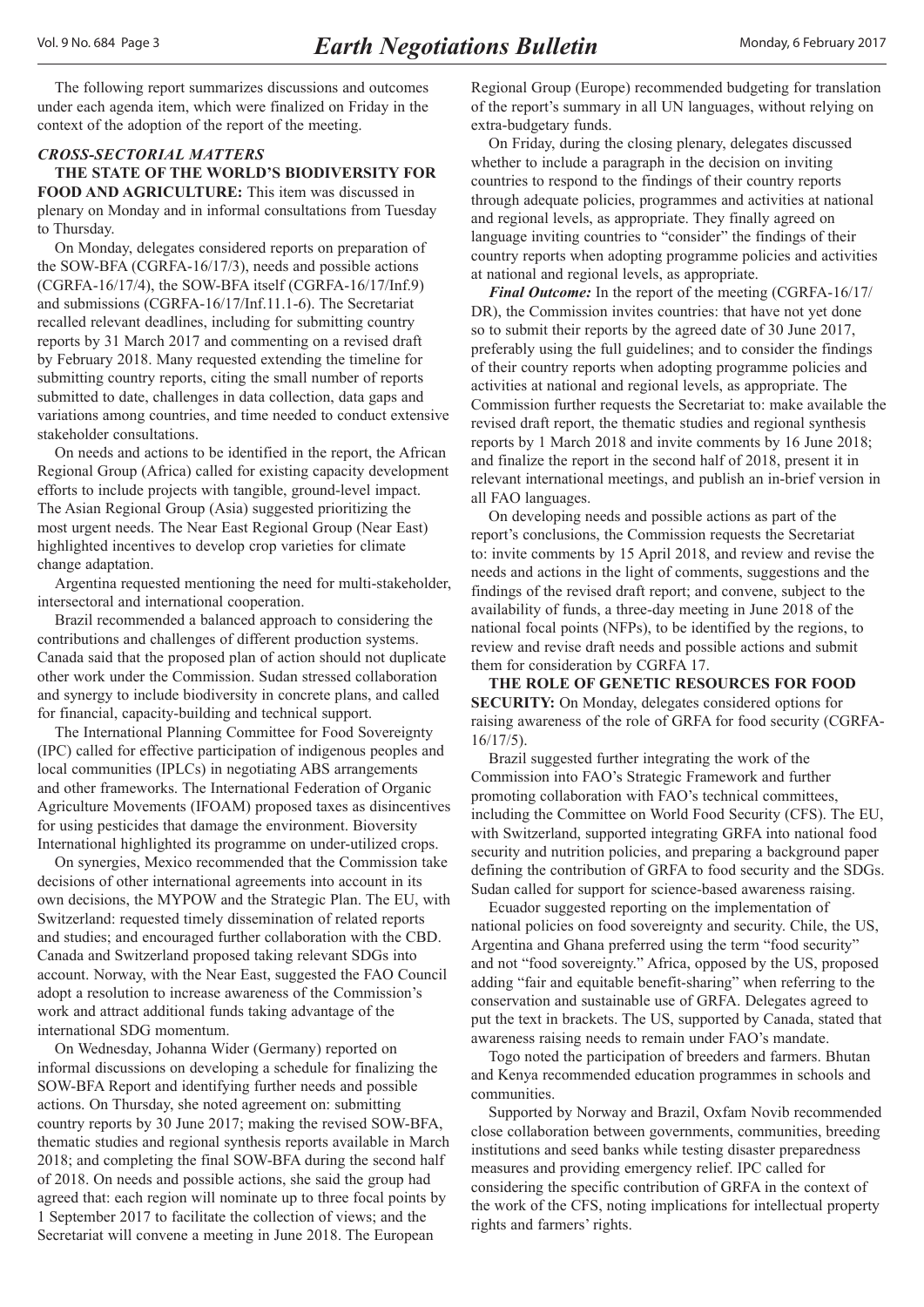*Final Outcome***:** In the report of the meeting (CGRFA-16/17/ DR), the Commission invites countries to raise awareness of the roles of the conservation and sustainable use of GRFA and of ABS for GRFA for food security and nutrition, and to integrate GRFA into their food security and nutrition policies. It further requests FAO to: help countries regarding the aforementioned actions; prepare a study addressing the contribution of GRFA to the four pillars of food security and the achievement of relevant SDGs, inviting inputs by 31 March 2017; report on its awarenessraising activities; and further integrate work on GRFA into its Programme of Work and budget.

**ABS FOR GRFA:** ABS in the context of GRFA was discussed in plenary on Monday, Tuesday and Thursday, and in a contact group on Wednesday night and throughout the day Thursday.

On Monday, delegates considered CGRFA 16/17/6 on the third session of the Team of Technical and Legal Experts on ABS (TTLE-ABS), and elaboration of subsector-specific elements (CGRFA 16/17/7). Javad Mozafari Hashjin, Chair, TTLE-ABS, highlighted agricultural sector needs for special arrangements on ABS, and for subsector specific guidelines for implementing ABS at the national level. The Secretariat outlined options for further intersessional work, including requesting additional input from the ITWGs, a joint workshop with the CBD Secretariat, and another meeting of the TTLE-ABS.

The discussions focused on the need for subsector elements, their format and purpose, the intersessional process, and how to address digital sequence information.

**ABS elements for subsectors:** The Latin American and Caribbean Group (GRULAC) supported national dissemination of existing ABS elements, stating that subsector-specific elements are unnecessary. Asia stressed that elements should provide simple guidance focusing on GRFA utilization and explaining subsector specific characteristics. Canada proposed that the Secretariat gather information and country experiences on existing utilization practices. Sudan asked for studies on national benefit-sharing and international sharing of technologies.

The EU supported gathering information from countries and IPLCs on obtaining and granting prior informed consent and experiences with existing ABS legislation. The US suggested that regions participate in the process. Brazil requested FAO support for developing national ABS measures, and suggested preparing detailed guidance for discussions in the subsector ITWGs.

In the contact group on Wednesday, delegates agreed to develop "non-prescriptive explanatory notes describing, within the context of the ABS Elements, the distinctive features and specific practices of different subsectors of GRFA."

**Intersessional process:** GRULAC said the ABS workshop should be co-organized with the CBD and the ITPGR to discuss lessons learned. The EU said it should also consider microorganisms and invertebrates, and suggested that the Secretariat provide guidance for ITWG consideration of workshop outcomes. Canada suggested that the draft subsector-specific elements be reviewed by the ITWGs prior to reconvening the TTLE-ABS. The US preferred inviting the CBD Secretariat to attend, rather than co-organizing the workshop.

On a proposed study on utilization of GRFA, the US proposed that the ITWGs review it before sending it to the TTLE-ABS. Brazil asked that the study also address access to GRFA.

**Digital Sequence Information:** GRULAC requested that CGRFA consider genetic sequencing data related to ABS in the context of GRFA and conduct a study. Africa said the issue should also be discussed by the ITWGs for each subsector. The EU

called for a scoping or exploratory study to be forwarded to the CBD. Canada suggested the Commission prepare a submission of views and submit it to the CBD.

The US preferred the term "genetic sequencing data," stating that these are a non-physical resource with characteristics that differ from those of genetic resources. Brazil requested that CGRFA 17 discuss the use and misuse of GRFA enabled by technological development.

On Thursday, after extended debate in the contact group, delegates agreed on a process to address digital sequence data, including an exploratory, fact-finding, scoping study that will feed into the CBD's relevant work. In plenary, during the consideration of the MYPOW, delegates debated whether the CGRFA should address genetic sequence data only in the context of ABS, as requested by Namibia, Brazil, Iran, Tunisia and Cameroon, or also as part of biotechnologies for the conservation and sustainable use of GRFA, as preferred by Canada, the US and Europe. Following lengthy deliberations, delegates agreed to amend a proposal by Namibia and establish a separate work stream on digital sequence information that will address implications for conservation, sustainable use and ABS.

On Friday, during the adoption of the meetings report, Canada and the US requested that the term "digital sequence information on GRFA" be placed in quotation marks throughout the document. Delegates also agreed to: add three paragraphs in the MYPOW section of the report, stating that the Commission decided to establish a new work stream titled "digital sequence information on GRFA"; request the Secretariat to prepare an exploratory fact-finding scoping study on this issue to facilitate its consideration at CGRFA 17; and invite members to submit relevant information for this study.

On Friday, delegates agreed to place the term "digital sequence information" in quotation marks throughout the document, and to add several paragraphs to the report's section on the MYPOW to reflect the Commission's new work stream, including: a request to the Secretariat to conduct an exploratory, fact-finding scoping study on "digital sequence information," a request to submit that study to the CBD Conference of the Parties (COP); and a request to members to provide relevant information for that study. When discussing the MYPOW, delegates also adjusted the matrix displaying MYPOW's work stream to reflect these changes.

*Final Outcome***:** In the report of the meeting (CGRFA-16/17/ DR), the Commission, *inter alia*:

- requests the Secretariat to continue working on ABS for GRFA aiming to assist members to reflect in their ABS measures, *inter alia*, the distinctive features of different subsectors with a view to contribute to the achievement of SDG targets 2.5 (conservation and sustainable use of CGRFA and ABS), and 15.6 (ABS);
- agrees to produce non-prescriptive explanatory notes describing, within the context of ABS elements, the distinctive features and specific practices of different subsectors of GRFA; and
- invites members, observers and other stakeholders to provide relevant inputs for such explanatory notes.

Regarding the process for developing draft explanatory notes, the Commission requests:

• the Secretariat to convene, in collaboration with the CBD and ITPGR Secretariats, an international workshop, and make the outcomes of the workshop available to the Commission, the ITWGs, the seven nominated experts on micro-organisms and invertebrate GRFA, and the TTLE-ABS, for their information and consideration;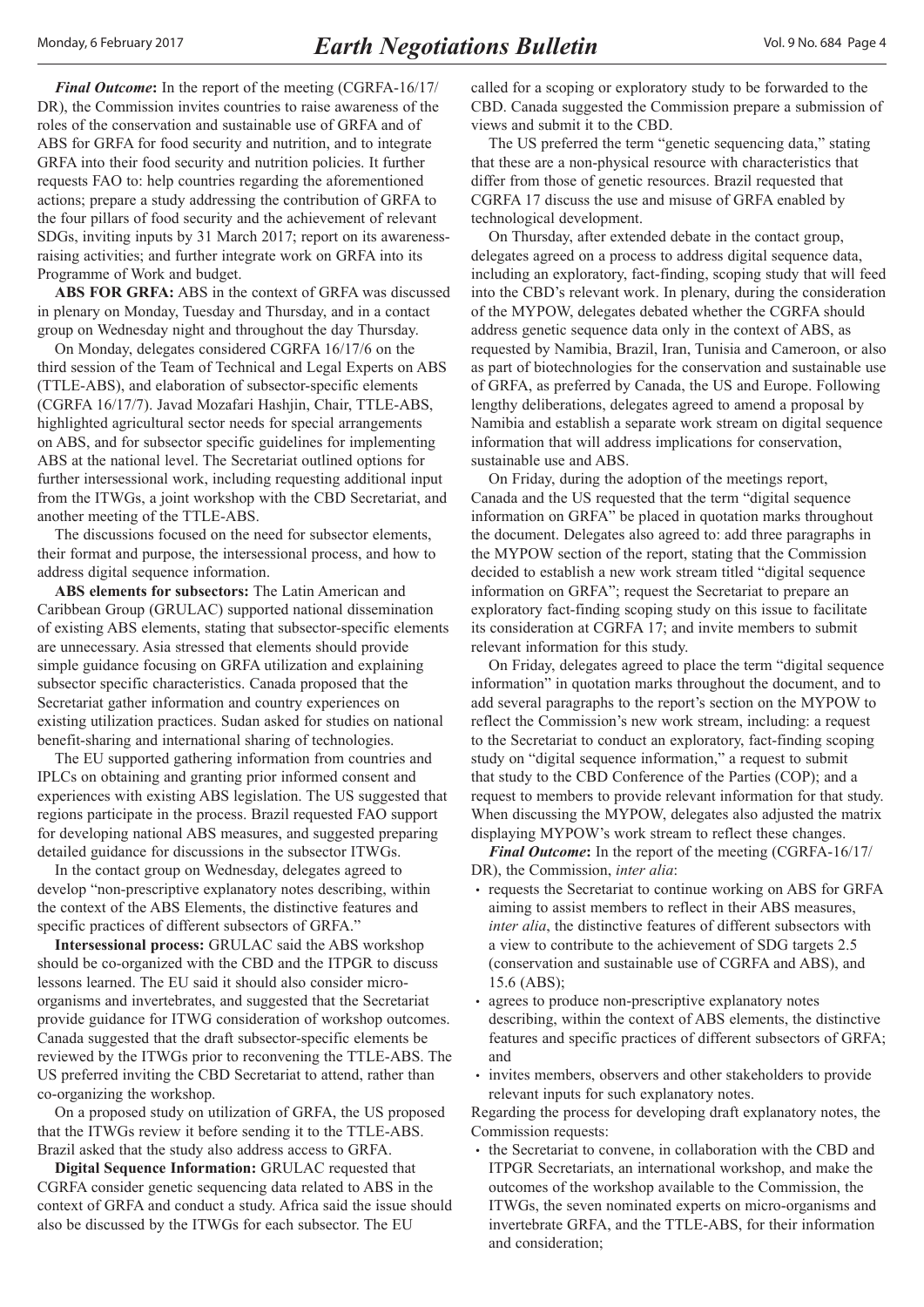- the TTLE-ABS to provide feedback for the Secretariat to prepare draft explanatory notes;
- the ITWGs and the experts on micro-organisms and invertebrates to review the draft explanatory notes;
- the TTLE-ABS to consolidate the draft explanatory notes considering these reviews; and
- the Secretariat to gather, compile and make available information from countries, IPLCs and stakeholders as input for developing the explanatory notes.

The Commission also:

- requests the Secretariat to continue strengthening collaboration with the ITPGR Secretariat to promote coherence with regard to ABS; and
- invites the ITPGR Governing Body to continue to closely coordinate with the Commission to address the distinctive features and uses of PGR in a complementary way, bearing in mind ongoing processes.

In the section on Implementation of the MYPOW, the Commission:

- decides to establish a new work stream, "digital sequence information on GRFA";
- requests the Secretariat to prepare, subject to available funds, an exploratory fact-finding study on "digital sequence information for GRFA" for CGRFA 17 consideration;
- requests the Secretariat to submit, after review by the Bureau, a draft of that study to the CBD COP; and
- requests the Secretariat to invite members to submit relevant information for the study.

**CLIMATE CHANGE AND GRFA:** On Tuesday, delegates considered a review of the Commission's work in this area (CGRFA-16/17/8). Cautioning against overlaps with the UN Framework Convention on Climate Change (UNFCCC) and the CBD, Asia and Africa requested further support to mainstream genetic diversity in national adaptation planning. Africa and the Near East emphasized projects with tangible impacts on the ground, with the Near East urging FAO to conduct technical work on implementation, in addition to policy development.

On conducting a country-driven global assessment of climate change effects and GRFA adaptation measures, the EU and Brazil called for introducing simple questionnaires and accelerating the process to take advantage of the momentum following the adoption of the Paris Agreement. Brazil suggested further integrating the Commission's work in the FAO's organizational strategy on climate change.

The US, Canada and the EU said the global assessment of climate change effects and GRFA adaptation measures, and the voluntary guidelines for integrating GRFA into national adaptation planning, should also address mitigation. Ecuador said the CGRFA's work will improve regional planning. Nepal asked to address linkages between global, regional and local perspectives.

Ethiopia prioritized technical assistance for countries most affected by climate change. Africa and the Near East called for climate finance mobilization for GRFA conservation and sustainable use, with Egypt also emphasizing finance for climate change adaptation.

Bioversity International called for strengthening capacities and bringing together relevant stakeholders. The IPC highlighted farmers' seed exchange practices, and called for agro-ecology practices that contribute to building resilience. The Secretariat highlighted opportunities to collaborate with the climate community, including through national-level proposals to the Green Climate Fund (GCF).

On Friday, during the closing plenary, Canada clarified that the proposal for a country-driven global assessment on genetic resources in relation to climate change should address the role of genetic resources in adaptation to, and mitigation of, climate change. Delegates also agreed that the reporting process would be in collaboration with "relevant international entities and national authorities," and not "climate change authorities."

*Final Outcome:* In the report of the meeting (CGRFA-16/17/ DR), the Commission:

- requests FAO to ensure that the Commission's work on GRFA and climate change is fully integrated into the organization's Strategic Framework and Climate Change Strategy;
- invites the Secretariat to continue raising awareness on the importance and potential role of GRFA in light of climate change and promote the mainstreaming of these resources into climate change-related programmes and policies, including at national and regional levels;
- invites countries to implement the Voluntary Guidelines to Support the Integration of Genetic Diversity into National Climate Change Adaptation Planning and provide feedback to the Commission;
- requests FAO to assist countries in the implementation of the Voluntary Guidelines;
- invites countries to integrate genetic resource diversity into national climate change planning; and
- requests the Secretariat to prepare a proposal for the preparation of a country-driven global assessment of climate change effects on genetic resources and related adaptation and mitigation measures, for CGRFA 17.

**TARGETS AND INDICATORS:** On Tuesday, delegates considered CGRFA-16/17/9 on FAO's role in the development and use of indicators in the SDGs monitoring and reporting process. The discussion focused on data collection methods and experiences, guidance and support for countries in collecting data, and harmonizing data collection with SDG reporting.

Europe and Norway stressed the role of the Commission in monitoring SDG Target 2.5. Brazil proposed "inviting countries to actively engage" in voluntary reviews for annual SDG reporting and monitoring, rather than "requesting" them to "collect data." Canada called for harmonizing reporting against the SDG targets and indicators and the GPAs. The Secretariat said that data for SDG Target 2.5 will be generated through GPA monitoring, noting that information can be reported at any time to FAO's information systems on plants and animals.

*Final Outcome***:** In the report of the meeting (CGRFA-16/17/ DR), the Commission requests FAO to continue contributing to the development and use of international targets and indicators related to GRFA, including to the work of the Inter-Agency and Expert Group on SDG Indicators, to ensure consistency and coherence and avoid duplication of reporting. It further invites countries to actively engage with the High-Level Political Forum on Sustainable Development, including through the preparation of voluntary national reviews of biodiversity for food and agriculture.

#### *AQUATIC GENETIC RESOURCES*

On Tuesday, delegates considered the report of the ninth session of the *Ad hoc* ITWG-AQGR, (CGRFA-16/17/10), the draft SOW-AQGR (CGRFA-16/17/Inf.13) and an update on status and activities (CGRFA-16/17/11), with a view to finalizing the report.

GRULAC and Europe encouraged countries to submit national reports, including revised versions, to address knowledge gaps and achieve a globally representative final report. Africa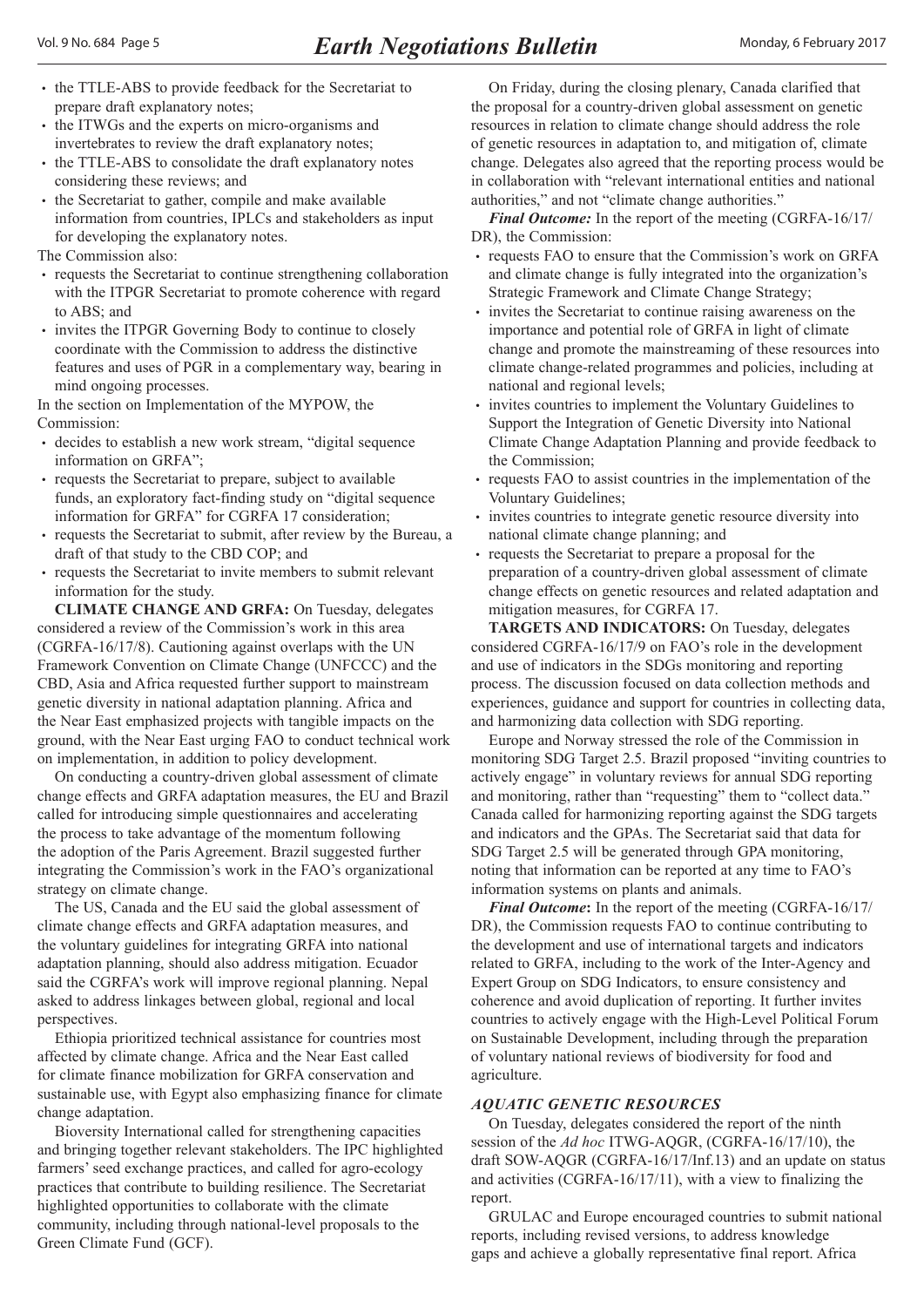<span id="page-5-0"></span>requested extending the deadline for submissions to 30 June 2017. Europe supported preparing a revised draft report, based on submissions received by 30 March 2017, thematic studies and ITWG advice. Europe also questioned the feasibility, timeline and budget implications of a second session of the ITWG-AQGR. Asia proposed making the ITWG-AQGR a regular rather than an *ad hoc* ITWG. The US noted that the Working Group should continue on an *ad hoc* basis.

On Friday, during closing plenary, the US repeated that the ITWG-AQGR should continue on an *ad hoc* basis.

*Final Outcome***:** In the report of the meeting (CGRFA-16/17/ DR), the Commission invites countries that have not yet done so to nominate NFPs, and to submit or revise country reports by 30 June 2017, as appropriate. It requests FAO to prepare a revised draft SOW-AQGR report, taking into account information contained in the country reports, the thematic background studies, information by international organizations and the comments and recommendations provided by the Commission and its ITWG-AQGR.

Regarding the revised draft report, the Commission further: invites countries to comment on it; requests the Committee on Fisheries and its subsidiary bodies, as appropriate, to review it; recommends that a second meeting of ITWG-AQGR be convened to review it in light of all other comments and inputs; and calls on governments and donors to make available the financial resources necessary for its finalization, translation, publication, printing and distribution.

#### *ANIMAL GENETIC RESOURCES*

Delegates discussed ANGR on Tuesday. Deidre Januarie (Namibia), Chair of the ITWG-ANGR, presented the report of the group's ninth session (CGRFA-16/17/12).

**STATUS OF IMPLEMENTATION: Delegates reviewed** reports on the status of ANGR (CGRFA/16/17/Inf. 15) and GPA-ANGR implementation (CGRFA-16/17/13).

Many regions supported linking the Domestic Animal Diversity Information System (DAD-IS) with other national and regional databases, and encouraged updating and harmonizing national databases and developing uniform criteria for mapping country data. Participants also suggested: enabling a "sciencebased evaluation" of the provision of ecosystem services; revising and modernizing DAD-IS; and including information on domesticated honeybees and, potentially, other insect pollinators.

On the funding strategy, Europe called for mobilization of financial resources through partnerships with other organizations and mechanisms. Several delegates called for support to developing countries for classification of ANGR, and for a new mechanism to follow up on the implementation of the GPA.

On Friday, delegates further agreed to request FAO to "develop" rather than "explore" options to improve linkages between DAD-IS and other databases, and to potentially include other pollinators, in addition to "insect" pollinators. Argentina requested adding a reference stating that incentives for locallyadapted livestock and ecosystem services be developed "in compliance with international trade regulations."

**REVIEW OF THE GPA-ANGR:** Delegates considered suggested guidance for the review and possible update of the GPA-ANGR (CGRFA-16/17/14), including a draft resolution for the FAO Conference reaffirming the world's commitment to GPA-ANGR implementation. The draft resolution addressed both the status of implementation and the review of the GPA-ANGR.

Many supported preparing a draft resolution for the FAO Conference. On small-scale livestock keepers and pastoralists that provide ecosystem services, Europe and Sudan debated whether

to delete a reference to "small-scale," agreeing eventually to refer to "livestock keepers and pastoralists, especially small-scale ones." Canada suggested considering the distinctive features of the ANGR subsector in ABS legislation "where appropriate." On a paragraph highlighting the integration of animal genetic diversity for adaptation to and mitigation of the effects of climate change, the US requested to add "and other efforts to address climate change, as applicable." Delegates agreed to submit a revised draft resolution to the FAO Conference.

*Final Outcome***:** In the report of the meeting (CGRFA-16/17/ DR), the Commission: endorses the ITWG-ANGR report and requests FAO to, *inter alia*:

- develop options for improving linkages between DAD-IS and other databases, explore why so many breeds in DAD-IS have unknown risk status, and consider including domestic honeybees and potentially other pollinators in DAD-IS; and
- review methods for identification and valuation of the ecosystem services provided by livestock breeds for consideration by the ITWG-ANGR.

The draft resolution (CGRFA-16/17/DR Appendix 1) provides for the FAO Conference to invite members to:

- develop or strengthen national policies, strategies and action plans for the management of ANGR, furthering GPA-ANGR implementation;
- integrate animal genetic diversity into national climate change adaptation planning or other efforts to address climate change;
- address the challenge of a shrinking natural resource base for animal production;
- protect the ANGR resource base by promoting appropriate breeding and husbandry practices to control factors that contribute to erosion of ANGR diversity, and make efforts to improve animal health;
- support the continued provision of livestock ecosystem services; and
- consider the distinctive features of the ANGR subsector in domestic ABS legislation.

It also provides for the FAO Conference to request organizations to, *inter alia*:

- continue monitoring current, new and emerging challenges in ANGR management and facilitate reporting on such issues under the GPA-ANGR, including by further strengthening DAD-IS;
- review progress in GPA-ANGR implementation and its relevance in light of new and emerging challenges and opportunities in ANGR management; and
- further support development and implementation of measures and tools to support mainstreaming of biodiversity in the livestock sector with a view to supporting the transition towards sustainable food and agricultural systems.

#### *PLANT GENETIC RESOURCES*

On Wednesday, William Wigmore (Cook Islands), ITWG-PGR Vice-Chair, presented the ITWG-PGR 8 Report (CGRFA-16/17/15), and delegates made general statements.

**REVIEW OF GPA-PGR 2 IMPLEMENTATION:** On Wednesday, the Secretariat introduced documents on status of implementation (CGRFA-16/17/16) and related assessments, consultation, feedback and draft voluntary guidelines (CGRFA-16/17/16 Inf. 17.1, 17.2, and 18-21).

The discussion focused on: simplifying reporting procedures; *ex situ* conservation, national seed systems; the revised draft voluntary guidelines on national-level conservation and use of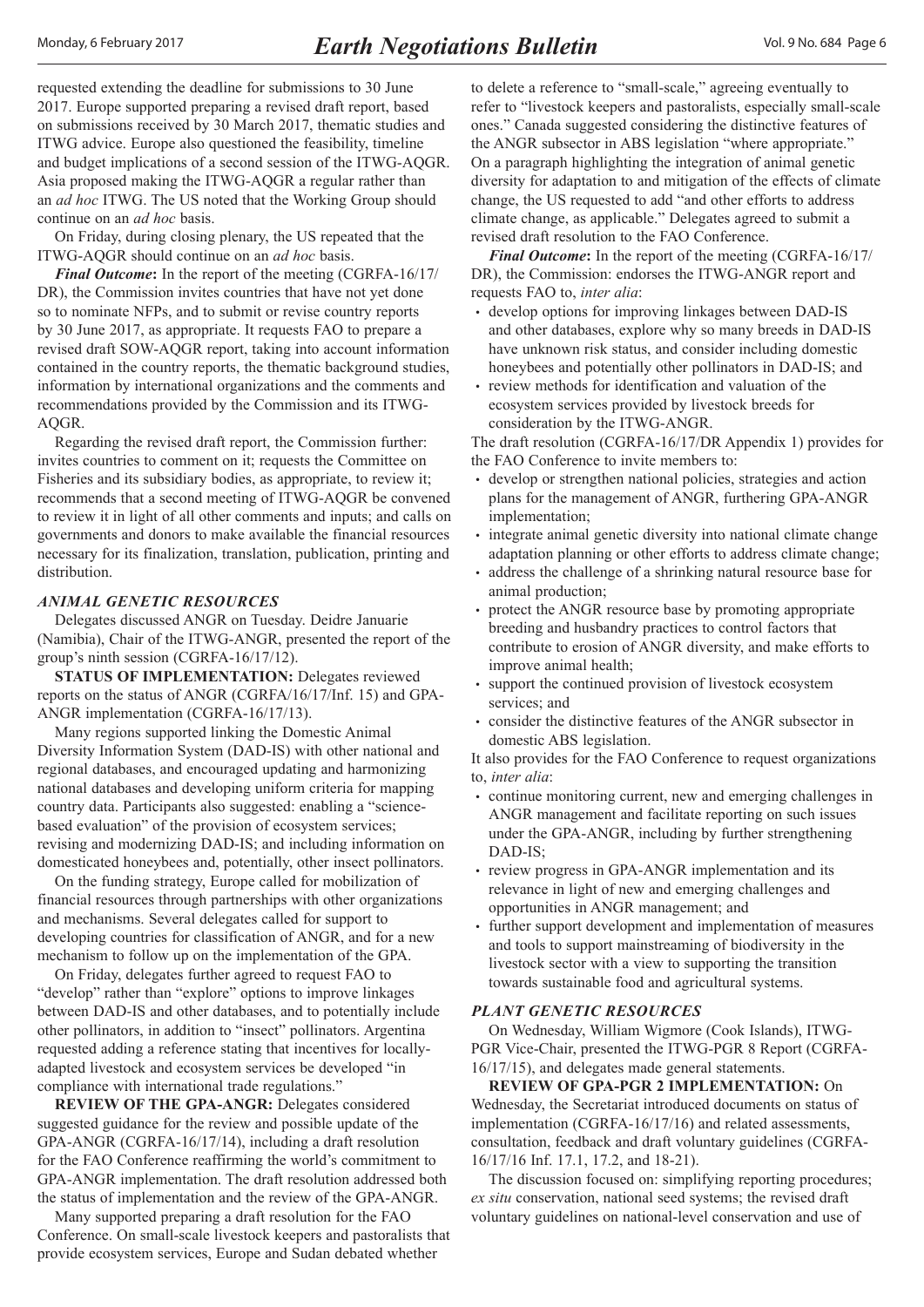<span id="page-6-0"></span>farmers' varieties and landraces, as well as of crop wild relatives; and a proposed global network for *in situ* conservation and on-farm management for PGR.

All regions supported simplifying the reporting format for the World Information and Early Warning System (WIEWS) for PGR, with Asia noting that lack of understanding hindered reporting.

On *ex situ* conservation, Asia, the EU, Canada, Norway, Switzerland and the US supported strengthening the links between different conservation strategies. The EU called for funding for regeneration of accessions or collections at all levels. Canada said support for genebanks should also improve access to germplasm for breeding. Ecuador and Mexico stressed the need for characterization, in addition to accession.

On strengthening national seed systems, the Southwest Pacific Regional Group (Southwest Pacific), Africa, and the Near East called for technical and scientific cooperation. Syria highlighted the need for conservation of PGR for countries suffering from humanitarian crises or war*.*

On the guidelines, Norway, with Switzerland, suggested referring to "sustainable use" throughout the document, and, with IPC and Oxfam Novib, adding reference to ITPGR Article 9 (farmers' rights). Bioversity International suggested references to mainstreaming on-farm conservation and revision of farmers' varieties.

On the proposed global network, GRULAC stressed farmer participation, establishing community seed banks and, with the Near East, safeguarding farmers' rights. Africa called for feasibility studies and innovative methodologies on efforts to conserve PGR *in situ*.

Responding to questions, the Secretariat clarified that the global network for *in situ* conservation and on-farm management will be owned by its members, not FAO. Canada suggested that *in situ* conservation of PGR and conservation of crop wild relatives be addressed through separate networks.

On Friday, during the closing plenary, Canada suggested, and delegates agreed, to refer to: availability of "resources," rather than "funds" necessary for the regeneration of accessions; and the option to report on a subset of indicators, regarding WIEWS.

*Final Outcome***:** In the report of the meeting (CGRFA-16/17/ DR), the Commission stresses the need for a greater number of country reports to be submitted, and expresses concern regarding the high number of accessions due for regeneration, requesting governments and relevant international organizations to provide the necessary resources for their regeneration. It further endorses the voluntary guidelines on national-level conservation of crop wild relatives and wild food plants, and refers the revised draft voluntary guidelines on national-level conservation and use of farmers' varieties/landraces to the ITWG-PGR for further review.

The Commission further requests FAO to, *inter alia*:

- continue supporting NFPs in their reporting on the implementation of the second GPA, as well as countries in their efforts to conserve PGR *in situ* and on-farm, maintain genebanks and strengthen the links and complementarity between *ex situ* and *in situ* conservation;
- publish the voluntary guidelines on national-level conservation of crop wild relatives and wild food plants;
- consult Commission members and observers on options to further simplify the reporting format;
- complete the restructuring of WIEWS and publish through it information on the implementation of the second GPA and SDG Target 2.5;
- continue supporting countries in strengthening their crop improvement and plant breeding capacities, and report to ITWG-PGR 9;
- support countries in the development and revision of their national seed policy and legislation; and
- continue strengthening national and regional PGR conservation networks.

**SOW-PGR 3 Preparation:** On Wednesday, the Secretariat presented CGRFA-16/17/17 on the preparation of the Third Report on the State of the World's Plant Genetic Resources for Food and Agriculture (SOW-PGR 3).

Europe recommended strengthening the links between the second GPA and the SDGs, and encouraged FAO to address these linkages as part of its climate adaptation work, and to access further funds through the GCF.

On a list of proposed thematic studies on climate change, nutrition, characterization and evaluation of germplasm, safety duplicates, and new plant breeding technologies, Europe prioritized those "purely related" to PGR, whereas Asia said all topics are of key importance. Africa proposed combining some of the studies. GRULAC proposed aligning WIEWS's design with reporting requirements under SDG Target 2.5. The US supported collaboration with the FAO Statistics Division.

On Friday, during the closing plenary, Europe suggested adding that the Commission endorsed the simplification of the reporting format, to which delegates agreed.

*Final Outcome***:** In the report of the meeting (CGRFA-16/17/DR), the Commission endorses the revised timeline for the preparation of the third SOW-PGR, the monitoring of the implementation of GPA 2, and the simplification of the reporting format. It invites donors to provide extra-budgetary resources to support the preparation of the third SOW-PGR, ensure the participation of developing countries, and facilitate the preparation of thematic studies and the publication of the report. The Commission further requests: FAO to adjust the list of thematic studies and consult the ITWG-PGR and the Commission before work commences, as well as to assist countries in assessing their national reporting obligations, and improve capacity to report on the SDG indicator 2.5.1 (number of PGR and ANGR for food and agriculture secured in conservation facilities); and the Secretariat to continue collaborating with the FAO Statistics Division.

## *FOREST GENETIC RESOURCES*

On Wednesday, Sibidou Sina (Burkina Faso), Chair of the ITWG-FGR, presented the report of the group's fourth session (CGRFA-16/17/18) and delegates made general statements. The Secretariat then introduced the documents on the status of GPA implementation (CGRFA-16/17/19) and monitoring of implementation (CGRFA-16/17/20).

On GPA monitoring, Africa said the guidelines should be in harmony with existing national biodiversity strategies and action plans (NBSAPs) under the CBD, and called for a strategy for funding implementation. Europe called for strengthening the role of regional networks, with Bioversity International calling for political and financial support to assist them. Sudan requested adding rangelands to forestry resources and IPC expressed concern that FGR currently include mono-cropping plantations for timber and paper production, and called for consultations with indigenous and farmer communities on regional network initiatives.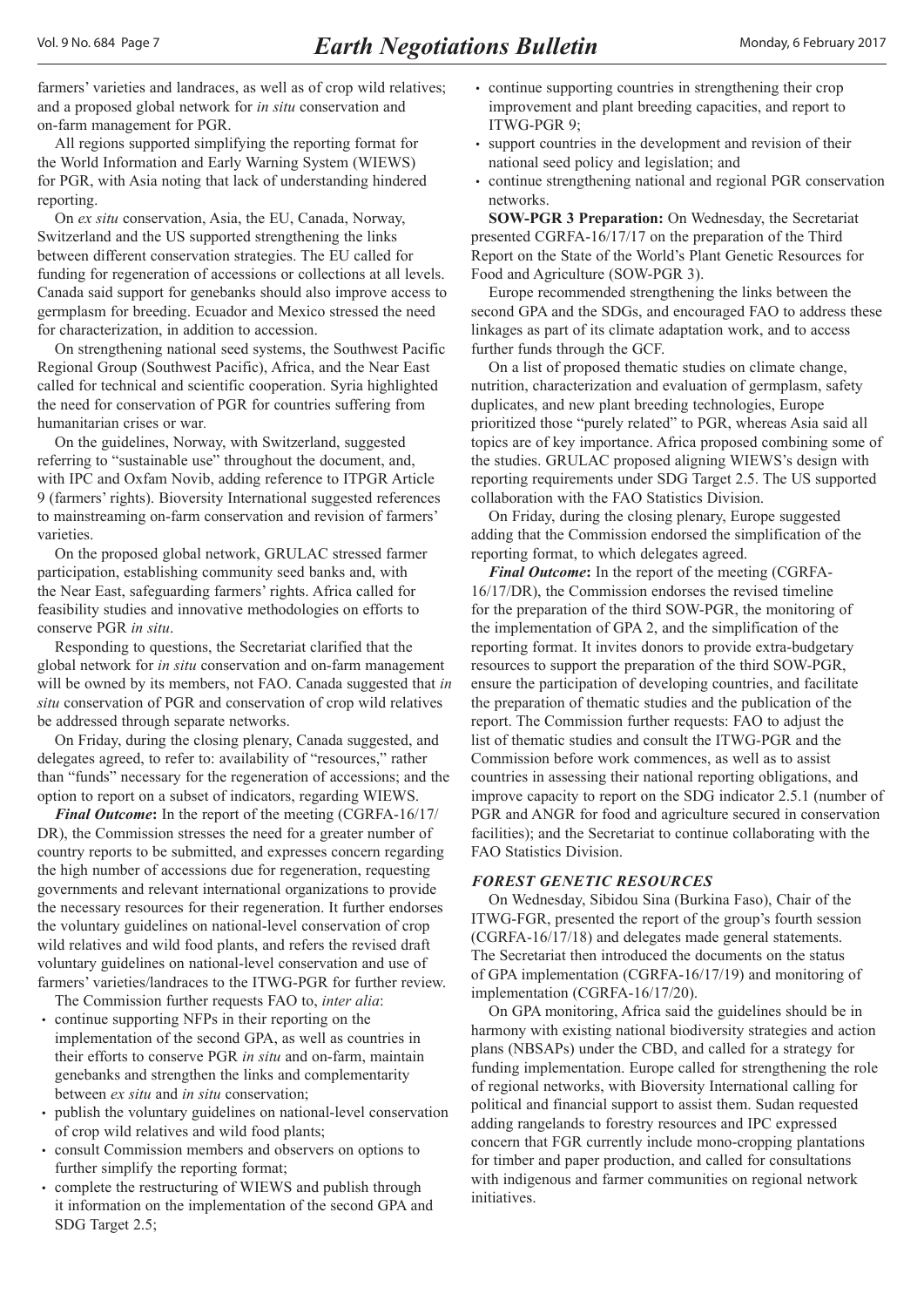<span id="page-7-0"></span>On a set of reporting guidelines, Europe suggested working in consultation with the ITWG-FGR and NFPs. GRULAC and the Near East said reporting should be simplified. Others called for financial support for quality and timely data collection.

Europe, Asia and GRULAC recommended adopting the proposed set of targets, indicators and verifiers in their present form. The US proposed that countries identify the indicators most relevant to their own progress.

On Friday, during the closing plenary, Brazil suggested, and delegates agreed, to add, on the preparation of the draft guidelines, language to requesting FAO to consider the interface between the reporting systems of FGR and PGR in order to avoid duplication of efforts.

*Final Outcome:* In the report of the meeting (CGRFA-15/15/ DR), the Commission:

- calls upon countries to continue implementing the GPA to contribute to sustainable forest management, the 2030 Agenda for Sustainable Development, and other relevant international commitments on forests; and
- encourages countries to support, as appropriate, the regional networks on FGR and contribute to the activities of these networks to strengthen regional collaboration on FGR.

It requests FAO to, *inter alia*:

- prepare voluntary guidelines for preparing a national strategy for FGR, taking into account existing guidelines for the preparation of national forest programmes and for the formulation of forest policy to avoid duplication of work;
- prepare draft guidelines for the preparation of country progress reports, as well as Reporting Guidelines for Regional Networks and International Organizations;
- consult the Working Group on FGR and the NFPs of the SOW-FGR, by electronic means, on the draft Guidelines for the Preparation of Country Progress Reports, prior to their finalization by 31 March 2017;
- consider the interface between the reporting systems of FGR and PGR in order to avoid duplication of efforts; and
- invite regional networks on FGR and relevant international organizations to report on their contributions to the implementation of the GPA.

The Commission also adopts the proposed targets, indicators and verifiers for FGR, to be used as assessment tools to monitor the implementation of the GPA, and the proposed schedule for monitoring the implementation of the GPA.

#### *MICRO-ORGANISMS AND INVERTEBRATES* **STATUS OF THE COMMISSION'S WORK ON MICRO-**

**ORGANISMS AND INVERTEBRATES:** On Wednesday, the Secretariat introduced documents on the status of work (CGRFA-16/17/21), the status of pollinators (CGRFA-16/17/Inf. 22), and soil biodiversity (CGRFA-16/17/Inf. 23). Europe, Africa, Brazil, Canada and Ecuador supported requesting FAO to prepare a draft work plan for future work on the sustainable use and conservation of micro-organisms and invertebrates, for CGRFA 17. The US preferred to await the completion of the SOW-BFA before commenting on the need for additional work.

Asia suggested the Secretariat establish a platform on country information systems related to honeybees, and to consider other types of pollinators. Thailand proposed considering microorganisms involved in ruminant digestion. Africa emphasized the role of micro-organisms in climate change adaptation and food security.

On Friday, during the closing plenary, Canada suggested, and delegates agreed, to insert a reference, in the draft work plan to consult with the ITWG-ANGR on particular pollinators, such as honeybees.

*Final Outcome:* In the report of the meeting (CGRFA-15/15/ DR), the Commission, *inter alia*:

- requests the Secretariat to invite countries to provide their views on the development of a draft work plan for future work;
- requests FAO to prepare the draft work plan;
- reiterates the importance of pollinators, in particular honeybees, micro-organisms of relevance to ruminant digestion, food processing and agro-industrial processes, of biological control agents and of soil organisms, and the reflection of these groups in the draft work, in consultation with the ITWG-ANGR for particular pollinators like honeybees; and
- stresses the need for FAO to continue building partnerships with other international organizations and initiatives to mobilize expertise on micro-organisms and invertebrates, and requests FAO to reflect this in the draft work plan.

#### *STRATEGIC PLAN AND MYPOW 2018-2027*

Delegates addressed the draft strategic plan and MYPOW on Monday and Thursday, and in an open-ended committee on Tuesday and Wednesday. On Thursday, delegates also considered a draft resolution on the Commission's contribution to achieving the SDGs.

**STRATEGIC PLAN AND MYPOW:** On Monday, delegates exchanged initial views over the review of implementation of the Commission's MYPOW and the draft strategic plan (2018-2027) (CGRFA-16/17/22). Several delegates recommended reflecting major international commitments in the new MYPOW. Canada, with the US, suggested updating the strategic plan every other session.

In the open-ended committee on the draft strategic plan and MYPOW, delegates debated, among other matters, options for frequency of review of the MYPOW, which previously had been treated as a rolling plan that was updated at every Commission session. Some favored conducting a mid-term review of the MYPOW four years after adoption of the strategic plan. Delegates addressed whether the scope of the invertebrates and microorganisms subsector should also include pollinators.

On Thursday, Médi Moungui (Cameroon), Chair of the MYPOW committee, reported that the programming matrix covering CGRFA 17-21 had been successfully developed, addressing all issues except matters related to ABS and biotechnologies, which were being dealt with in ongoing discussions.

On Thursday, Bernd Bultemeier, FAO, presented the methodology and findings of an evaluation of FAO's contribution to the conservation and sustainable use of GRFA. CGRFA Secretary Irene Hoffmann presented the draft strategic plan 2018- 2027 (CGRFA-16/17/22), containing: goals and targets aligned with relevant SDGs; a draft MYPOW with suggested outputs, milestones and activities, and suggested activities in preparation for CGRFA 17 and 18. She also presented a document on funding, including a proposal to establish a multi-donor trust fund (CGRFA-16/17/23); and suggested indicators to measure progress against the strategic plan (CGRFA-16/17/Inf.24).

On the draft strategic plan, Europe proposed inviting members to comment and discussing a revised plan at CGRFA 17. Brazil registered concern about references to ABS. The US disagreed with the targets, saying they did not correspond to the SDG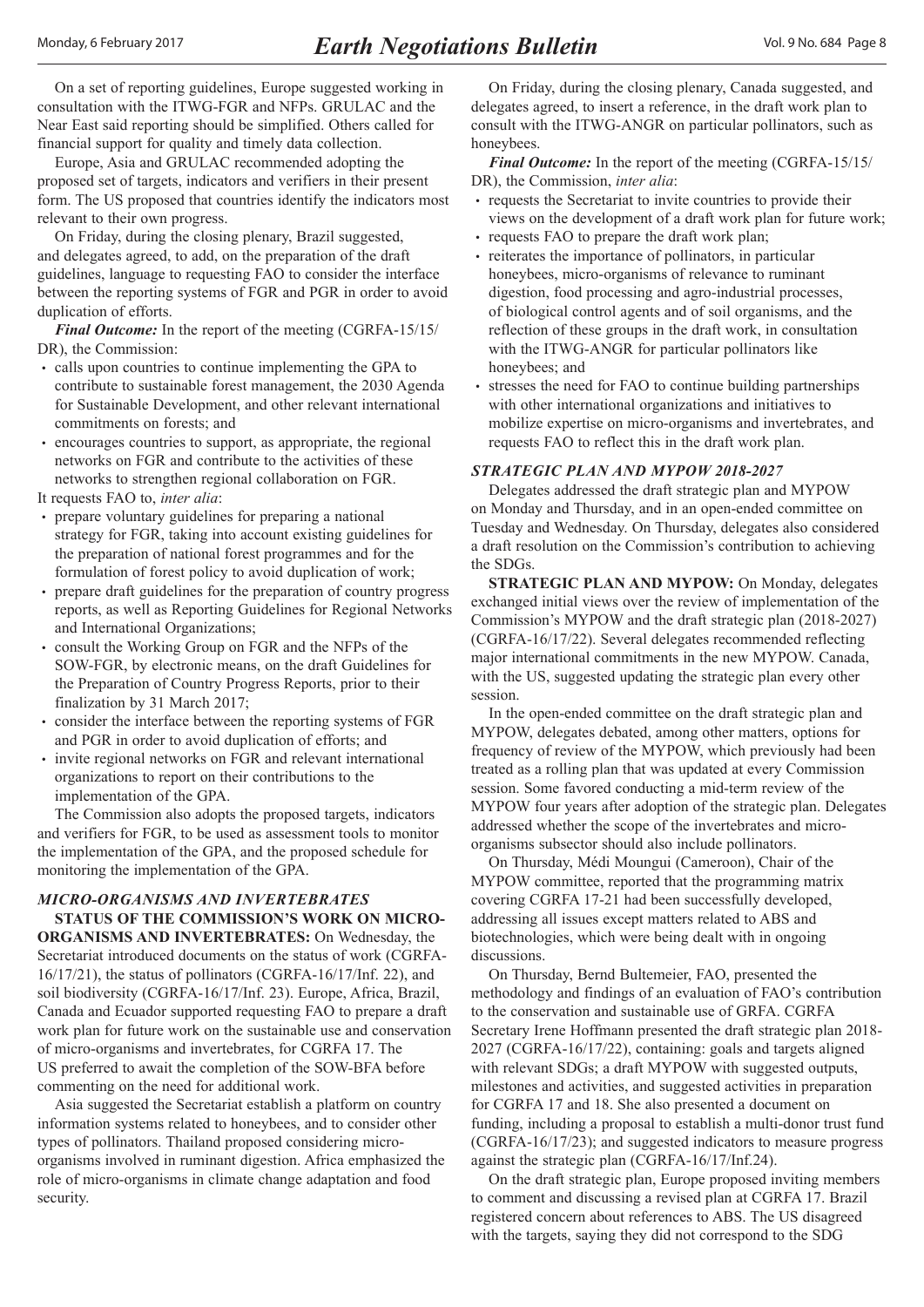<span id="page-8-0"></span>targets**.** Mexico wished to include a reference to "benefits and traditional knowledge be shared on an equitable basis" in the goal on ABS.

On the MYPOW, Europe supported the inclusion of biotechnologies, climate change, and a concept note on health in the outputs and milestones. Canada and the US called for integrating work on health and nutrition. The US supported work on climate change as a cross-cutting issue, and suggested addressing all technical aspects of genetic sequence data as part of biotechnologies, not only aspects relevant to ABS. On activities for CGRFA 17 and 18 preparation, Mexico asked for reference to micro-organisms and invertebrates, and to "mainstreaming biodiversity and pollinators."

The US and Europe supported establishing a cross-sectorial, multi-donor trust fund. Canada, with Europe, noted the recommendation does not exclude targeted country support. Europe further suggested that: FAO's increased focus on biodiversity and GRFA be reflected in regular programme allocations; FAO should be the key recipient of funding for SDG Target 2.5; and projects should be developed on GRFA and climate change mitigation and adaptation, eligible for GCF funding. Uruguay stressed the need to ensure participation of developing countries' representatives and experts in the Commission and its subsidiary bodies.

On Friday, during the closing plenary, CGRFA Secretary Hoffmann noted agreement that the MYPOW table would be updated at subsequent sessions of the Commission.

*Final Outcome***:** In the report of the meeting (CGRFA-16/17/ DR), the Commission agrees that the Strategic Plan adopted at CGRFA 14 remains valid with updated major outputs and milestones. It requests the Secretariat to invite comments on the draft strategic plan, presented at this session, during the intersessional period, and to revise the document accordingly, also taking into account relevant international developments and the FAO's Strategic Framework.

The Commission further:

- agrees on the draft resolution "CGRFA and its contribution towards the achievement of the SDGs";
- requests FAO to establish a cross-sectorial multi-donor trust fund for MYPOW implementation while continuing bilateral projects for specific activities;
- decides to establish a new work stream on "digital sequence information on GRFA"; and
- welcomes the proposed measures to increase operational efficiency, noting with concern that while its mandate and activities under the MYPOW have broadened, funding has not increased proportionately.

Appendix 3 of the meeting's report presents the major outputs and milestones of the MYPOW (2018-2027), which cover the Commission's next five sessions.

**THE COMMISSION'S CONTRIBUTION TO THE SDGS:**  On Thursday, Norway and Switzerland submitted to the plenary a draft resolution on achieving the SDGs and other agreements.

Brazil requested reflecting agreement to further discuss budgetary issues. Supported by Chile, she also proposed text on South-South and triangular cooperation. The US proposed inviting members to develop funding proposals consistent with their national priorities, when seeking funds from the GCF.

Cameroon proposed mentioning the private sector, in relation to pursuing extra-budgetary funds, and supporting capacity development activities in developing countries. The EU suggested highlighting GPAs as internationally agreed frameworks, recognizing the Commission as an important SDG partner, and encouraging donors to support GPA implementation as part of

their SDG strategies. Delegates agreed on the draft resolution and invited the FAO Director-General to bring it to the attention of the FAO Conference for approval at its forthcoming session.

On Friday, Canada requested referring to "the Commission's" GPA, noting that there are also others.

*Final Outcome:* In the resolution on "The CGRFA and its contribution towards the achievement of the SDGs," which is included in the report of the meeting (CGRFA-16/17/DR Appendix 2), the Commission, *inter alia*:

- stresses the important linkages between biodiversity for food and agriculture and relevant global instruments, especially the 2030 Development Agenda, the Paris Agreement, and the Addis Ababa Action Agenda of the Third International Conference on Financing for Development;
- recognizes the importance of the GPAs as frameworks for national action;
- acknowledges the Commission's work in developing targets and indicators on GRFA in the context of the implementation of the GPAs; and
- recognizes the Commission as an important partner towards the achievement of the SDGs, particularly Target 2.5, related to genetic diversity.

The Commission invites FAO members to, *inter alia*:

- include the implementation of GPAs in their national efforts to achieve SDG 2, particularly Target 2.5, as well as other relevant SDGs; and
- consider developing funding proposals on GRFA, consistent with their national priorities, as appropriate, when seeking funding from various sources, including the GCF, the Global Environment Facility, and Horizon 2020.
- The Commission further requests FAO to, *inter alia*:
- continue to pursue extra-budgetary funds, and encourage donors to provide support as part of the global effort towards achieving the SDGs, particularly Target 2.5; and
- encourage synergies between relevant stakeholders whose work contributes to achieving the SDGs related to food security and nutrition, sustainable agriculture, and biodiversity.

#### *COOPERATION*

**COOPERATION WITH ITPGR:** On Thursday, delegates considered CGRFA-16/17/25. Kent Nnadozie, *Ad-Interim* Secretary, ITPGR, highlighted, among other issues, the proposed transfer of activities from the Commission to the Treaty, outlining the potential financial and administrative implications. GRULAC, Asia and Europe noted that, due to administrative and financial implications, the item should be kept under review. Canada stated that the Commission should continue to address PGR in the context of cross-cutting issues, and that FAO must continue to provide institutional support for transferred activities. The US preferred that the Secretariats of the Treaty and the Commission identify areas for close collaboration, rather than transferring issues.

*Final Outcome:* In the report of the meeting (CGRFA-16/17/ DR), the Commission, *inter alia*:

- decides to keep the transfer of activities to the Treaty under review; and
- welcomes the proposal of a global workshop jointly organized by the Secretariats on the Commission and the Treaty, ABS for GRFA, to be held during the current or in the beginning of the next biennium, subject to the availability of the necessary extra-budgetary funds.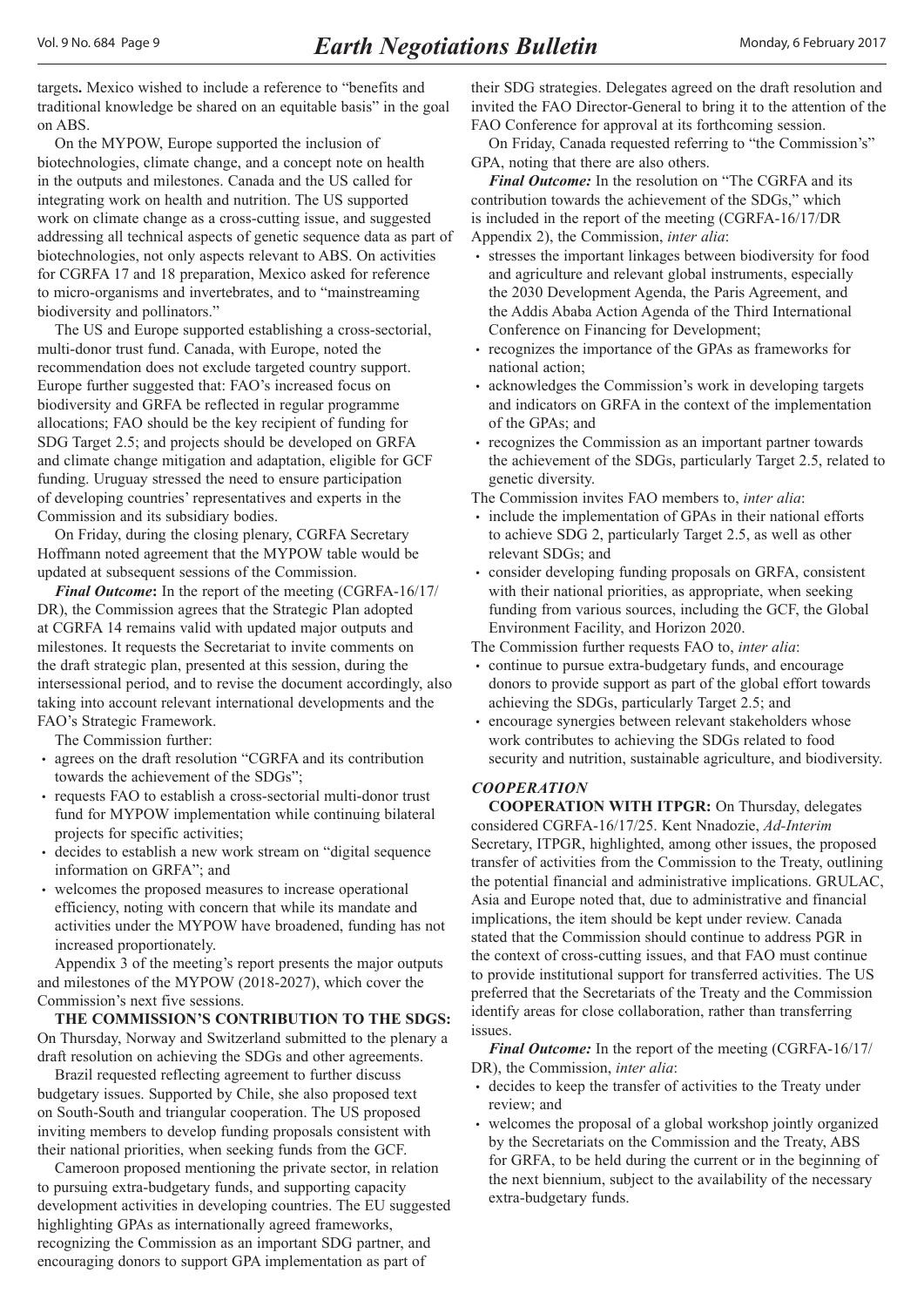<span id="page-9-0"></span>**COOPERATION WITH INTERNATIONAL INSTRUMENTS AND ORGANIZATIONS:** On Thursday, delegates considered CGRFA-16/17/24 Rev.1. GRULAC, with the CBD, highlighted the Cancun Declaration on mainstreaming the conservation and sustainable use of biodiversity for wellbeing.

The Global Crop Diversity Trust highlighted the Trust's endowment fund and invited additional investments. The CBD welcomed the FAO Platform on biodiversity and the agriculture sectors. Global Fund for Agricultural Research highlighted its "Global Foresight Hub," a multi-stakeholder platform for promoting equitable agri-food systems. Bioversity International noted that the Asia region has received the largest number of PGR transfers from the ITPGR's Multilateral System.

GRULAC, with Asia, underscored collaboration with different organizations providing input and feedback to the SOW-BFA Report. Canada suggested that future invitations for submissions be extended to relevant industry associations. Africa, opposed by the US, asked to include "development" in the document's title to highlight the need for farmer participation and on-theground impacts. New Zealand proposed mentioning impacts of cooperation at the country level in the meeting's report.

*Final Outcome***:** In the report of the meeting (CGRFA-16/17/ DR), the Commission requests the Secretariat to continue seeking inputs on prioritized themes of the regular sessions from international instruments, organizations and relevant stakeholders, and to make them available to the Commission.

#### *OTHER MATTERS*

Delegates agreed that CGRFA 17 will take place from 18-22 February 2019 in Rome, Italy, and elected William Wigmore (Cook Islands) as CGRFA 17 Chair. They also elected the following Vice-Chairs representing their region: Yusral Tahir (Indonesia) for Asia; Deidre Januarie (Namibia) for Africa; François Pythoud (Switzerland) for Europe; Tamara Villanueva (Chile) for GRULAC; Maeen Ali Ahmed Al-Jarmouzi (Yemen) for the Near East; and Christine Dawson (US) for North America.

Christine Dawson (US) was elected as Rapporteur.

## *CLOSING PLENARY*

On Friday afternoon, Rapporteur Larissa Maria Lima Costa (Brazil) presented the meeting's draft report (CGRFA-16/17/DR). Delegates made numerous amendments to ensure that the report adequately reflects the outcome of the deliberations held during the week, including on digital sequence information on GRFA, ANGR and the MYPOW.

Maria Helena Semedo, Deputy Director-General, Natural Resources, FAO, congratulated participants for "an ambitious session with ambitious plans," highlighting the draft report on SOW-AQGR, agreement to take forward the Commission's work on GRFA and ABS, and the draft resolutions on ANGR and the Commission's contribution to achieving the SDGs. She highlighted FAO's biodiversity platform for governments and stakeholders to mainstream biodiversity in the forests, fisheries and agriculture sectors as an example of FAO's new focus on biodiversity, noting that the Commission's work will be a pillar of that focus.

Incoming CGRFA Chair William Wigmore (Cook Islands), expressed appreciation for the Special Event on the Contribution of Biodiversity for Food and Agriculture to Resilience that had drawn attention to the devastating impacts of climate change and extreme weather events on livelihoods. He noted that previous breeding programmes on root and tuber crops had supported food security on many Pacific islands.

Asia stressed that agro-biodiversity will play a significant role in achieving the 2030 Agenda for Sustainable Development, with regard to food security and food sovereignty. Africa stressed the need for support for implementation. Canada and the US, Europe and the Near East underscored the collaborative spirit that led to consensus on important issues. The Near East thanked FAO for putting biodiversity high on its agenda. GRULAC looked forward to a productive intersessional period.

CGRFA 16 Chair Cho Chang Yeon thanked all participants and gaveled the meeting to a close at 7:17 pm.

### **A BRIEF ANALYSIS OF CGRFA 16**

Agriculture and the environment must "talk to, rather than about, each other, and be more committed to solve problems together." FAO Deputy Director-General Daniel Gustafson's emphatic plea was echoed by numerous interventions made during the sixteenth session of the Commission on Genetic Resources for Food and Agriculture (CGRFA 16). This quotation eloquently captures the Commission's current situation: at a crossroads between its mandate to deliver high quality scientific expertise on genetic resources for food and agriculture (GRFA), and the need to reach out to other processes to raise awareness of the value of its work and the role that GRFA play in achieving the Sustainable Development Goals, as well as helping to fulfill international commitments on climate change and other global issues.

CGRFA 16 also marked the end of the Commission's first tenyear cycle of global assessment (through the State of the World reports), policy development (via the Global Plans of Action) and implementation in each of the agricultural sub-sectors. Major reports have been completed on the state of the world's forest, plant and animal genetic resources. Discussions at CGRFA 16 placed a high priority on completing the Report on the State of the World's Biodiversity for Food and Agriculture (SOW-BFA), which will synthesize previous work and promote the Commission's solid base of scientific expertise. Over the last 10 years, the political, technological and institutional environment in which the Commission works has become increasingly complex, creating new threats and opportunities for the Commission. CGRFA 16 encountered some stumbling blocks that illustrate how positioning the Commission to contribute to other processes is no easy task, as it can become caught up in external developments beyond its mandate.

This analysis discusses how CGRFA 16 navigated three types of change: the growing need to address humanitarian crises and build resilience to the impacts of climate change; technological developments; and institutional change.

#### *HUMANITARIAN NEEDS*

The role of GRFA for the livelihoods of farmers, livestock keepers and pastoralists is well known, and the Commission regularly draws attention to the need to enhance resilience through conservation, seed systems and breeding strategies that improve access to plant varieties and animal breeds that can adapt to the impacts of climate change. The importance of GRFA in providing emergency relief after human-made or natural disasters is less understood. Disasters interrupt food production systems by wiping out yields and seed stocks or killing animal herds. Once immediate needs for food, shelter and medical aid have been addressed, re-starting agricultural production is essential to prevent the long-term dislocation of people who have lost the basis of their livelihoods.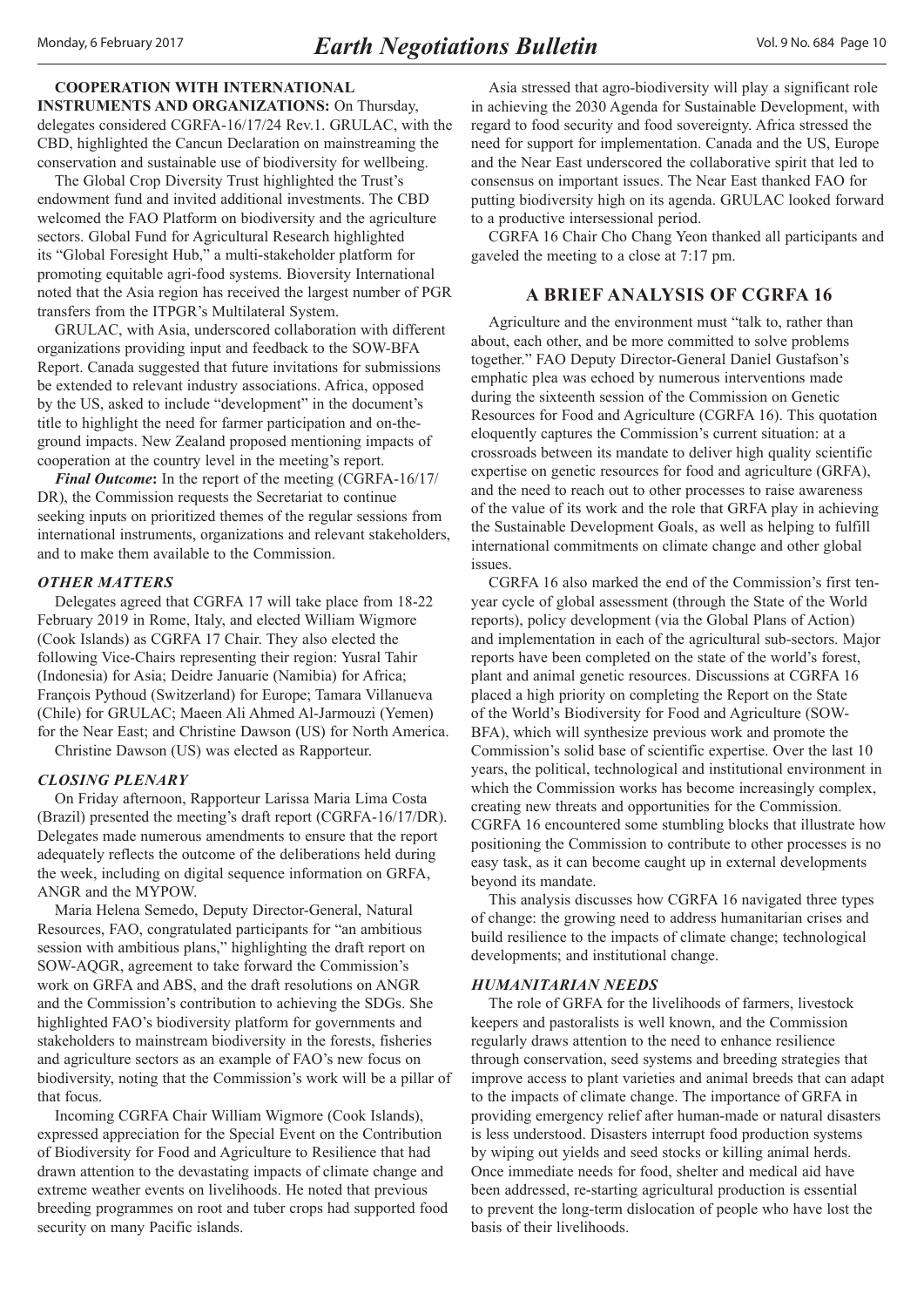In the context of the current refugee crisis, delegates welcomed the Special Event on the Contribution of Biodiversity for Food and Agriculture to Resilience as an opportunity to discuss the importance of genetic resources in helping countries and communities develop more agricultural strategies to enhance resilience and improve their ability to recover from disasters. While delegates appreciated this much-needed push to raise awareness in the disaster risk reduction community, it also led members to realize that the Commission's ability to contribute to those efforts is limited. Alone, the Commission cannot be a strong driver of change, due to its limited mandate and funds. Recognizing the role of GRFA in this arena will require careful planning and integration of GRFA in adaptation strategies and resilience plans. Doing so may bring in allies who could enable the Commission to contribute to the work under other processes.

#### *TECHNOLOGY*

The development of new biotechnologies is increasingly outpacing the ability of multilateral processes to address their implications in a timely manner. Discussions that took place at the December 2016 UN Biodiversity Conference in Cancún, Mexico, on digital sequence information for genetic resources were a case in point. The rapid decoding of genomes makes it possible to transfer genetic information through digital means, detached from the physical source material. This led to questions in Cancún whether such transfers of genetic information in digital form should fall under the benefit-sharing obligations of the CBD and its Nagoya Protocol on ABS. Deliberations under the CBD and the Nagoya Protocol resulted in identical decisions: to establish an *Ad Hoc* Technical Expert Group for further work.

Similar discussions at CGRFA 16 showed that, in the context of GRFA, the issue may be broader. The ABS implications are rather self-evident, as a seasoned participant noted, stressing that this technological development renders physical access to the genetic resource unnecessary, and the sharing of the benefits rising from their utilization almost impossible to regulate. Others preferred addressing the issue in terms of a new biotechnology that could also support conservation and sustainable use. While digital sequence information could open ways to circumvent ABS obligations, it could also accelerate activities that are essential for conservation and sustainable use, including identification, characterization, exchange, and monitoring of GRFA. After extended debate on whether to address the issue exclusively as an ABS issue or as biotechnology as part of the respective work streams under the Commission's MYPOW, delegates decided to address both aspects under a new dedicated work stream. While some delegates welcomed the deal, as it provides an opportunity to address the issue in all its dimensions, others feared it would divert focus from real problems, taking away precious time to come to a much-needed conclusion.

Either way, the discussion showed that there is a danger, as in other processes, that work under the CGRFA could be "outrun" by technology development, which in this field moves at a much faster pace than the biennial meetings of the Commission. The situation could be further hampered by endless discussions on terminology or politically-loaded and entrenched positions around ABS. Some hiccups in this regard already surfaced at CGRFA 16 as ABS discussions on the scope and modalities of the Commission's work on the issue went late into the evenings, and arguments over terminology emerged at the closing plenary, when delegates finally settled for placing what one jokingly referred to as "scare quotes" around "digital sequence information."

## *INSTITUTIONAL CHANGE*

The UN General Assembly's adoption of the 2030 Agenda for Sustainable Development in September 2015 created a framework for harmonizing the work of many actors in the galaxy of intergovernmental organizations. In response, many international bodies have begun to align their agendas with the SDGs, and develop their own programme frameworks to contribute to the monitoring and implementation of specific SDGs and targets. The timing of the biennial CGRFA sessions inadvertently made the Commission look like a laggard in doing so, since CGRFA 15 was not yet able to provide guidance on how to prepare for such an alignment when it met in January 2015, since the 2030 Agenda had not yet been adopted.

Delegates, therefore, warmly welcomed the last-minute resolution on the Commission's contributions to the SDGs, which should allow the Commission to "catch up," and engage with the ongoing process of monitoring and reporting. The resolution alerts members, the Inter-Agency and Expert Group on SDG indicators (IAEG-SDGs) and other international players that the Commission can contribute to data gathering and monitoring progress on SDG Target 2.5 (conservation and sustainable use of GRFA and ABS related to GRFA). Moreover, it reasserts the Commission's role in achieving SDG 2 (end hunger, achieve food security and improved nutrition and promote sustainable agriculture).

In a similar way, members also sought to increase the Commission's profile as a contributor to mitigation of and adaptation to climate change. Throughout the meeting, delegates began introducing language on the role of GRFA for climate change adaptation in several areas, including recommendations to develop integrated projects for GRFA under national adaptation and mitigation plans. Delegates saw this as an attempt to move the image of agriculture from being a perpetrator or "culprit" in climate change towards recognizing that it is part of the solution, as suggested during the opening session by René Castro Salazar, Assistant Director-General of FAO's new Department on Climate, Biodiversity, Land and Water.

In the resolution on the contribution of the Commission to achieving the SDGs, members also expressed agreement to establish a multilateral trust fund to attract extra-budgetary support, and to emphasize adaptation to climate change as the conceptual underpinnings of the Commission's work. This could potentially enable the Commission to access funds from the Green Climate Fund, and connect itself to the constellation of donors supporting action on climate.

#### *MOVING FORWARD*

Considering the rapid institutional and technological changes affecting the Commission's work, its lengthy 10-year cycle of global assessments and policy development may actually hamper its ability to engage with new events. On the other hand, delegates value the opportunity to take a long-term perspective, which enables the Commission to provide an informed vision to a world that is facing rapid change. In the past, the Commission often took a targeted approach to engaging with other processes. CGRFA 16's discussions and outcomes have indicated that the Commission is shifting towards a more forward-looking approach, which positions itself as an active partner in the dynamic institutional landscape.

In engaging with this institutional landscape, members also realized that the Commission needs to overcome its "subsector silos" if it wants to make a real contribution―a challenge that delegates embraced, as they engaged in the exercise of drafting and adopting a "cross-sectorial" resolution on contributions to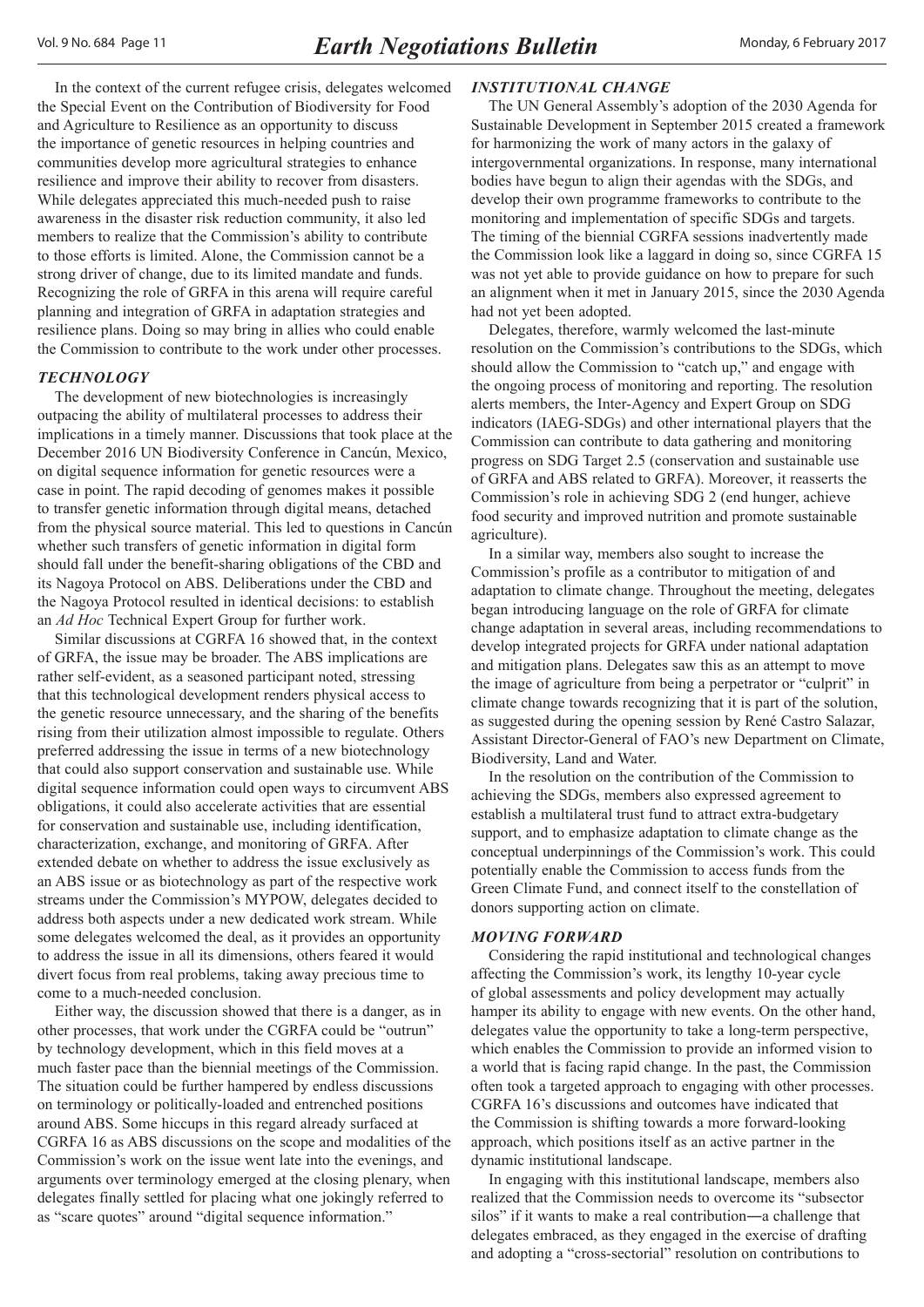<span id="page-11-0"></span>the SDGs. The completion of the first 10-year cycle and the upcoming release of the State of the World's Biodiversity for Food and Agriculture are therefore a good opportunity for the Commission to "come out of the woods" and demonstrate the value of its work to other areas.

## **UPCOMING MEETINGS**

**40th Session of the IFAD Governing Council:** The International Fund for Agricultural Development (IFAD) Governing Council is IFAD's highest decision-making body. The 40th session of the Council will appoint IFAD's new President, who is expected to take office in April 2017. **dates**: 14-15 February 2017 **location:** Rome, Italy **contact**: IFAD Secretariat **phone**: +39-6-54591 **fax**: +39-6-5043463 **email**: ifad@ifad.org **www**: https://www.ifad.org/who/governance/tags/gc/2082356

**ITPGR WG to Enhance the Functioning of the MLS:** The sixth meeting of the International Treaty on Plant Genetic Resources for Food and Agriculture's Working Group to Enhance the Functioning of the Multilateral System (MLS) of Access and Benefit-Sharing will continue considering measures to increase user-based payments and contributions to the Benefit-sharing Fund, and additional measures to enhance the functioning of the MLS. **dates**: 13-17 March 2017 **location**: Rome, Italy **contact**: ITPGR Secretariat **phone**: +39-6-57053441 **fax**: +39- 6-57053057 **email**: pgrfa-treaty@fao.org **www:** [http://www.fao.](http://www.fao.org/plant-treaty/meetings/meetings-detail/en/c/414992/) [org/plant-treaty/meetings/meetings-detail/en/c/414992/](http://www.fao.org/plant-treaty/meetings/meetings-detail/en/c/414992/)

**IPBES 5:** The Intergovernmental Science-Policy Platform on Biodiversity and Ecosystem Services (IPBES) is the intergovernmental body that assesses the state of biodiversity and of the ecosystem services it provides to society, in response to requests from decision makers. IPBES 5 will address, among other issues: capacity building; indigenous and local knowledge systems; knowledge and data; and policy support tools and methodologies. It will also consider several assessments, including: conceptualization of multiple values of nature and its benefits; invasive alien species; and sustainable use of biodiversity. The fifth session of the IPBES Plenary will be preceded by a Stakeholder Day on 6 March 2017. **dates**: 7-10 March 2017 **location**: Bonn, Germany **contact**: IPBES Secretariat **phone**: +49-228 815 0570 **email**: secretariat@ipbes. net **www**: http://www.ipbes.net/plenary/ipbes-5

**Sixth meeting of the Working Group to Enhance the Functioning of the Multilateral System of Access and Benefitsharing:** The Working Group is tasked, among other objectives, with elaborating a revised Standard Material Transfer Agreement (SMTA) and the development of a subscription system. The sixth meeting of the Working Group will be held in Rome, Italy. Regional consultations will take place on 13 March. **dates:** 13-17 March 2017 **location:** Rome, Italy **contact**: ITPGR Secretariat **phone**: +39-6-57053441 **fax**: +39-6-57053057 **email**: pgrfatreaty@fao.org **www**: [http://www.fao.org/plant-treaty/meetings/](http://www.fao.org/plant-treaty/meetings/meetings-detail/en/c/414992/) [meetings-detail/en/c/414992/](http://www.fao.org/plant-treaty/meetings/meetings-detail/en/c/414992/)

**Global Symposium on Soil Organic Carbon:** The Global Symposium on Soil Organic Carbon (GSOC17) is a scientific meeting, aiming to contribute to the efforts of ending hunger and malnutrition, climate change adaptation, reversing land degradation, and overall sustainable development while linking sustainable soil management and climate change mitigation and adaptation. **dates**: 21-23 March 2017 **location**: Rome, Italy **contact:** FAO **email**: GSOC17@fao.org **www**: [http://www.fao.](http://www.fao.org/about/meetings/soil-organic-carbon-symposium) [org/about/meetings/soil-organic-carbon-symposium](http://www.fao.org/about/meetings/soil-organic-carbon-symposium)

**BBNJ PrepCom 3:** The third meeting of the Preparatory Committee established by General Assembly Resolution 69/292: Development of an international legally binding instrument under the UN Convention on the Law of the Sea on the conservation and sustainable use of marine biological diversity of areas beyond national jurisdiction will address marine genetic resources, area-based management tools, environmental impact assessments, capacity building, transfer of marine technology, and crosscutting issues. **dates**: 27 March - 7 April 2017 **location**: UN Headquarters, New York **contact**: UN Division for Ocean Affairs and the Law of the Sea (UNDOALOS) **phone**: +1-212- 963-3962 **email**: doalos@un.org **www**: [http://www.un.org/depts/](http://www.un.org/depts/los/biodiversity/prepcom.htm) [los/biodiversity/prepcom.htm](http://www.un.org/depts/los/biodiversity/prepcom.htm)

**Global Soil Week 2017:** This event is organized by the Institute for Advanced Sustainability Studies (IASS) in Potsdam, Germany. **dates**: 8-12 May 2017 (tentative) **location**: Berlin, Germany **contact**: IASS Potsdam **phone**: +49-331-288223-00 **fax**: +49-331-288223-10 **email**: info@iass-potsdam.de **www**: http://www.globalsoilweek.org/

**International Union for the Protection of New Varieties of Plants (UPOV**): The 34th Extraordinary Meeting of the UPOV Council will take place in April. **date**: 6 April 2017 **location**: Geneva, Switzerland **contact**: UPOV Secretariat **phone**: +41-22- 338-91-11 **fax**: +41-22-733-03-36 **email**: upov.mail@upov.int **www**: http://www.upov.int/meetings/en/topic.jsp?group\_id=271

**FAO Council:** The 156th session of the FAO Council will address programmes, finance and constitutional and legal matters, and discuss the calendar of FAO Governing Bodies and other main sessions for 2017-2018. **dates**: 24-28 April 2017 **location**: Rome, Italy **contact**: FAO Secretariat **phone**: +39-6-57051 **fax**: +39-6-570-53152 **email**: FAO-HQ@fao.org **www:** http://www. [fao.org/unfao/govbodies/gsbhome/council/en/](http://www.fao.org/unfao/govbodies/gsbhome/council/en/) 

**14th International Symposium on the Biosafety of Genetically Modified Organisms:** The goal of this symposium, organized by the International Society for Biosafety Research, is to advance the standing of biosafety research around the world and shape the ways in which GM technology is applied and regulated. The 2017 theme is "Environmental risk assessment of GMOs: past, present and future." **dat**e**s**: 4-8 June 2017 **location**: Guadalajara, Mexico **contact:** Natalia Bogdanova **email**: bogdanova.natalia85@gmail.com **www**: [http://isbr.info/](http://isbr.info/ISBGMO14) [ISBGMO14](http://isbr.info/ISBGMO14)

**Ocean Conference: Our Oceans, Our Future: Partnering for the Implementation of Sustainable Development Goal 14:** This high-level UN Conference, co-hosted by the governments of Fiji and Sweden, will coincide with the World Oceans Day, and seeks to support the implementation of SDG 14 (Conserve and sustainably use the oceans, seas and marine resources for sustainable development). **dates**: 5-9 June 2017 **location**: UN Headquarters, New York **contact**: Permanent Missions of Fiji and Sweden to the UN **phone**: +1-212-687-4130 (Fiji); +1-212- 583-2500 (Sweden) **www**: [https://sustainabledevelopment.un.org/](https://sustainabledevelopment.un.org/topics/oceans/SDG14Conference) [topics/oceans/SDG14Conference](https://sustainabledevelopment.un.org/topics/oceans/SDG14Conference)

**Fifth Session of the Global Soil Partnership Assembly:** The Global Soil Partnership (GSP) Plenary Assembly is the main, annual meeting of the Partnership charged with reviewing and prioritizing GSP actions, and facilitating a balanced regional decision-making process. The GSP brings together members of the Intergovernmental Technical Panel on Soils (ITPS), the GSP Executive Secretariat, and representatives and FAO partners. **dates**: 20-22 June 2017 **location**: Rome, Italy **contact**: FAO GSP Secretariat **phone**: +39-6-57051 **email**: GSP-Secretariat@ FAO.org **www**: [http://www.fao.org/global-soil-partnership/](http://www.fao.org/global-soil-partnership/overview/plenary-assembly/en/) [overview/plenary-assembly/en/](http://www.fao.org/global-soil-partnership/overview/plenary-assembly/en/)